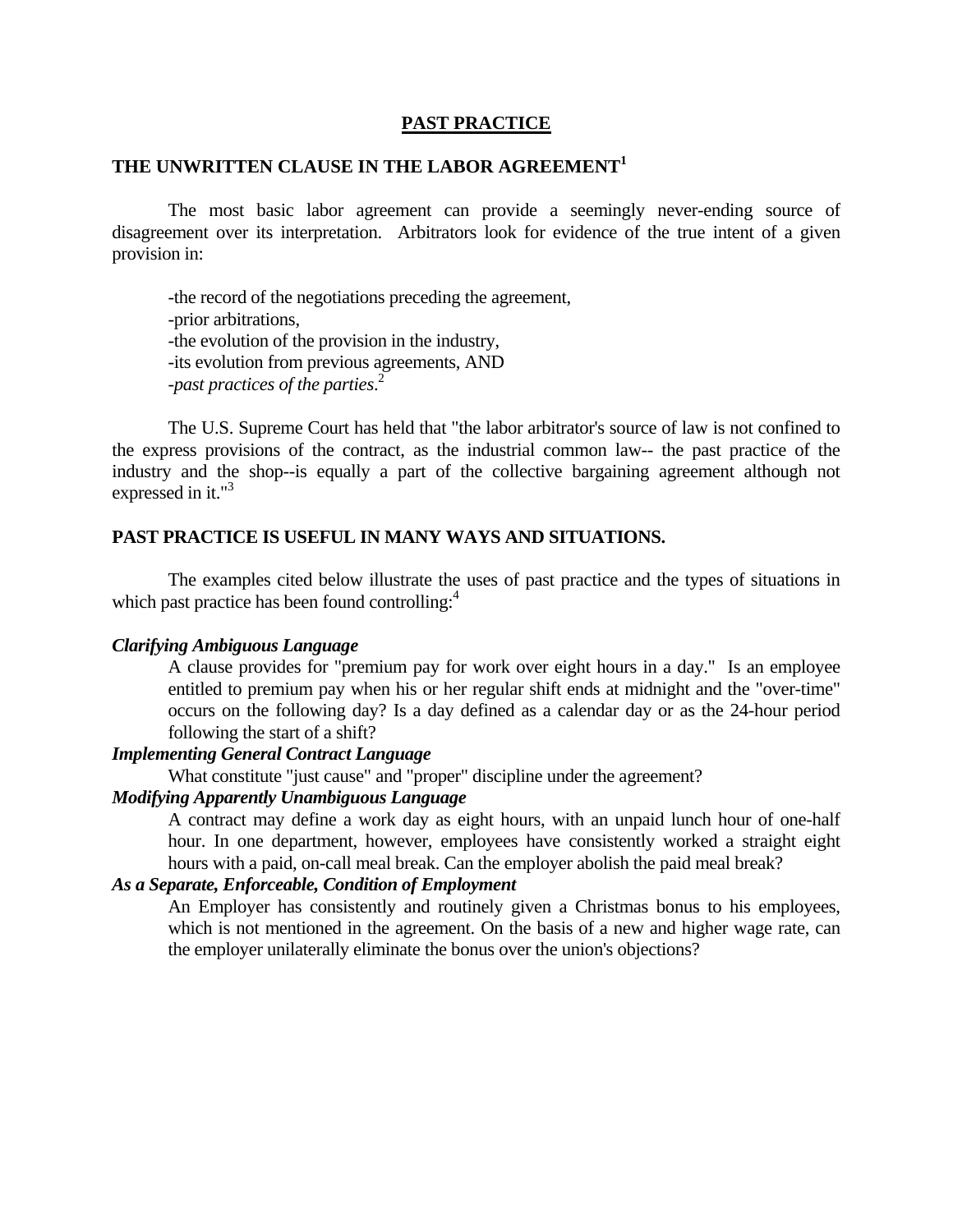## **BINDING PAST PRACTICES HAVE CERTAIN CHARACTERISTICS.**

 In order to find a past practice binding, most arbitrators will insist that the practice incorporate the following:

## *Clarity and Consistency*

 The course of conduct must be clearly defined. It must also be viewed as the invariable response given a specific set of conditions.

## *Acceptability*

 Responsible supervisors and employees alike must have knowledge of the practice and accept it as the correct and customary means of dealing with the situation. It is not, for example, something done when only in the presence of lax supervision or in ignorance of management.

# *Unchanged Underlying Circumstances*

 A practice which is established solely as a result of a particular set of underlying circumstances is no broader than those circumstances. It cannot be generalized to other situations nor is it immune from repeal should the underlying conditions be changed. Hourly rest breaks given steel plant crane operators solely on the basis of high temperature in the crane cabs were, in one case, lost once the cabs were air conditioned.

## *Mutuality*

 It cannot be the product of a discretionary act specifically reserved to management by the agreement or established as such by the parties through their conduct. It must instead be a product of their joint understanding as a condition of employment.

# *Longevity/Repetition*

 There is no absolute standard as to how long a practice must exist or how frequently it must be indulged in, in order to be considered valid. If there are no contrary examples, and the situation in question is rare, a single instance may constitute a valid practice. Repetition and longevity will, of course, more firmly establish a practice.